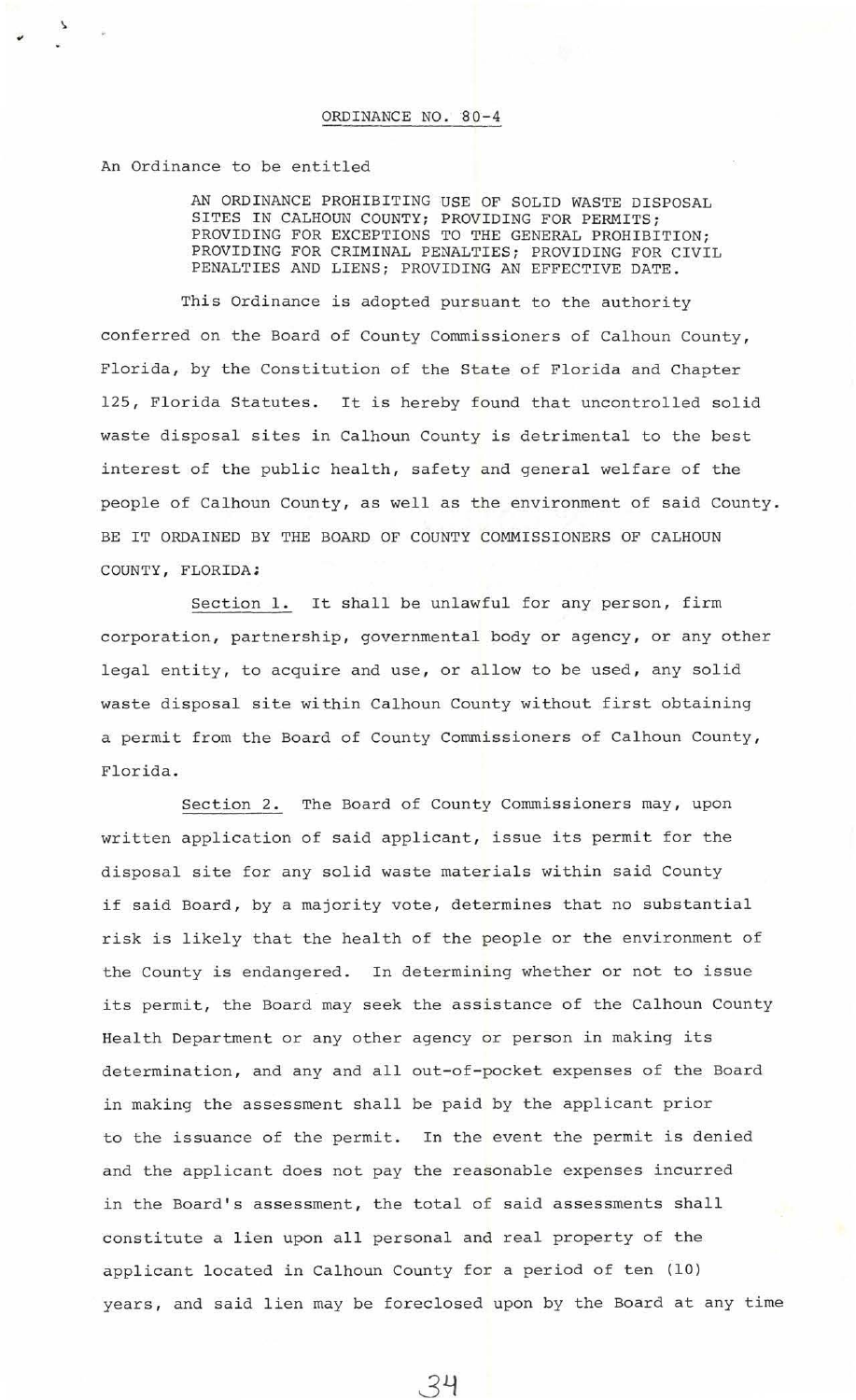during the period, with the applicant being liable for all the Board's Court costs and attorneys' fees at all judicial levels in said foreclosure suits. Such a permit issued by the Board shall not be for a period exceeding one year .

Section 3. Any entity who shall cause any damage to any public property shall be liable therefor, and Calhoun County shall have the right and authority to pursue all legal means against said violator, including, but not limited to, injunctive relief, and the violator shall be liable for all of Calhoun County's expenses concerning same, including attorneys' fees and all costs at all judicial levels.

Section 4. Any entity who shall violate a provision of this Ordinance or fail to comply therewith, or any of the provisions thereof, shall be guilty of a misdemeanor of the second degree and punishable by a fine not to exceed \$500.00 or by imprisonment in the County Jail not to exceed sixty (60) days, or by both such fine and imprisonment. Each entity shall be deemed guilty of a separate offense for each and every day or a portion thereof during which any violation of any of the provisions of this Ordinance is continued .

Section 5. Any entity who shall violate a provision of this Ordinance or fail to comply therewith, or with any of the provisions thereof, may be assessed a civil fine by the Board of County Commissioners in an amount not to exceed \$100 . 00 per day for each and every day or a portion thereof during which any violation of any of the provisions of this Ordinance is continued, and said civil fine shall be a lien, and may be foreclosed, as provided by Section 2 hereof .

Section 6. If any word, sentence, phrase, clause, section or portion of this Ordinance shall be held invalid or unconstitutional by a Court of competent jurisdiction, such portion or words shall be deemed a separate and independent provision and such holdings shall not affect the validity of the remaining portions thereof.

Section 7. This Ordinance shall become effective July 1, 1980.

3S

 $-2-$